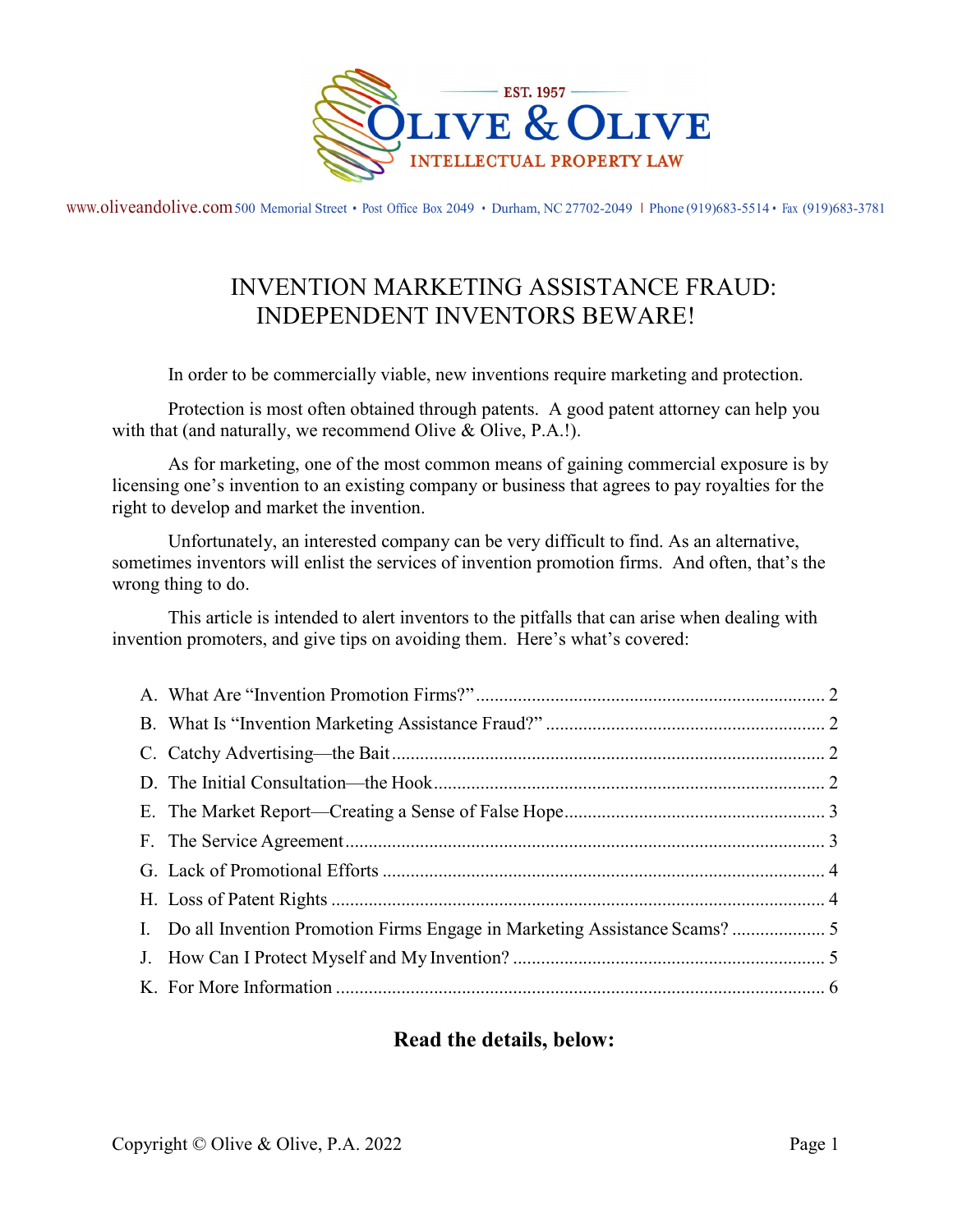#### A. What Are "Invention Promotion Firms?"

Invention promotion firms claim to provide inventors with assistance in bringing their ideas to the marketplace. For substantial fees, these companies offer a variety of services such as evaluation of the merit of an inventor's idea, attempts to generate manufacturer interest, marketing campaigns, and sometimes assistance in obtaining patent protection. These firms appear to offer great services, and they appeal to the average, enthusiastic inventor who is desperately seeking guidance in commercializing an invention. While there are some legitimate companies in the invention promotion industry, many if not most invention promotion firms prey on independent inventors by engaging in the unethical practice of invention marketing assistance fraud.

# B. What Is "Invention Marketing Assistance Fraud?"

Invention marketing assistance fraud occurs when an invention promotion firm intentionally misleads an inventor about the market potential, the possibility of financial success, and the patentability of an invention. These firms charge inventors exorbitant fees to perform various services that they imply will result in the invention's commercial success.

Unfortunately, in terms of developing and marketing someone's invention, these firms often do virtually nothing worthwhile for the fees they charge. Thousands of unsuspecting inventors invest their faith, trust, and money in dishonest promotion firms who intend to swindle them out of their money by exploiting their enthusiasm for their idea. As a result, many inventors not only lose substantial amounts of money, but in some instances, even lose the rights to their inventions. Invention promotion companies typically engage in the same deceptive practices and follow a routine methodology:

# C. Catchy Advertising—the Bait

Typically, large-scale invention promotion firms advertise their services through national newspapers, magazines, radio and television. These companies tailor their advertisements to lure independent inventors by offering to provide them with free information on how to successfully bring their invention to the market. Unfortunately, the information an inventor receives by contacting the invention promotion firm largely focuses on the promotion firm itself, and triggers a series of follow-up phone calls and other contacts designed to persuade the inventor to become a customer.

# D. The Initial Consultation—the Hook

In most instances, inventors who contact a promotion firm for free information are later contacted by a salesperson (who typically uses some other title to describe his or her role), who will ask them to reveal information about themselves and their idea. Typically they will ask for a basic drawing of the invention. To further entice the inventor, some companies offer to do a "free" preliminary review of the invention, promising to give the inventor a realistic and accurate opinion of the invention's potential. Virtually every inventor receives positive feedback regarding the product or idea during this initial consultation, whether the consultation is simply informal discussions with the salesperson (who typically uses some other title to describe his or her role), or results in a written document.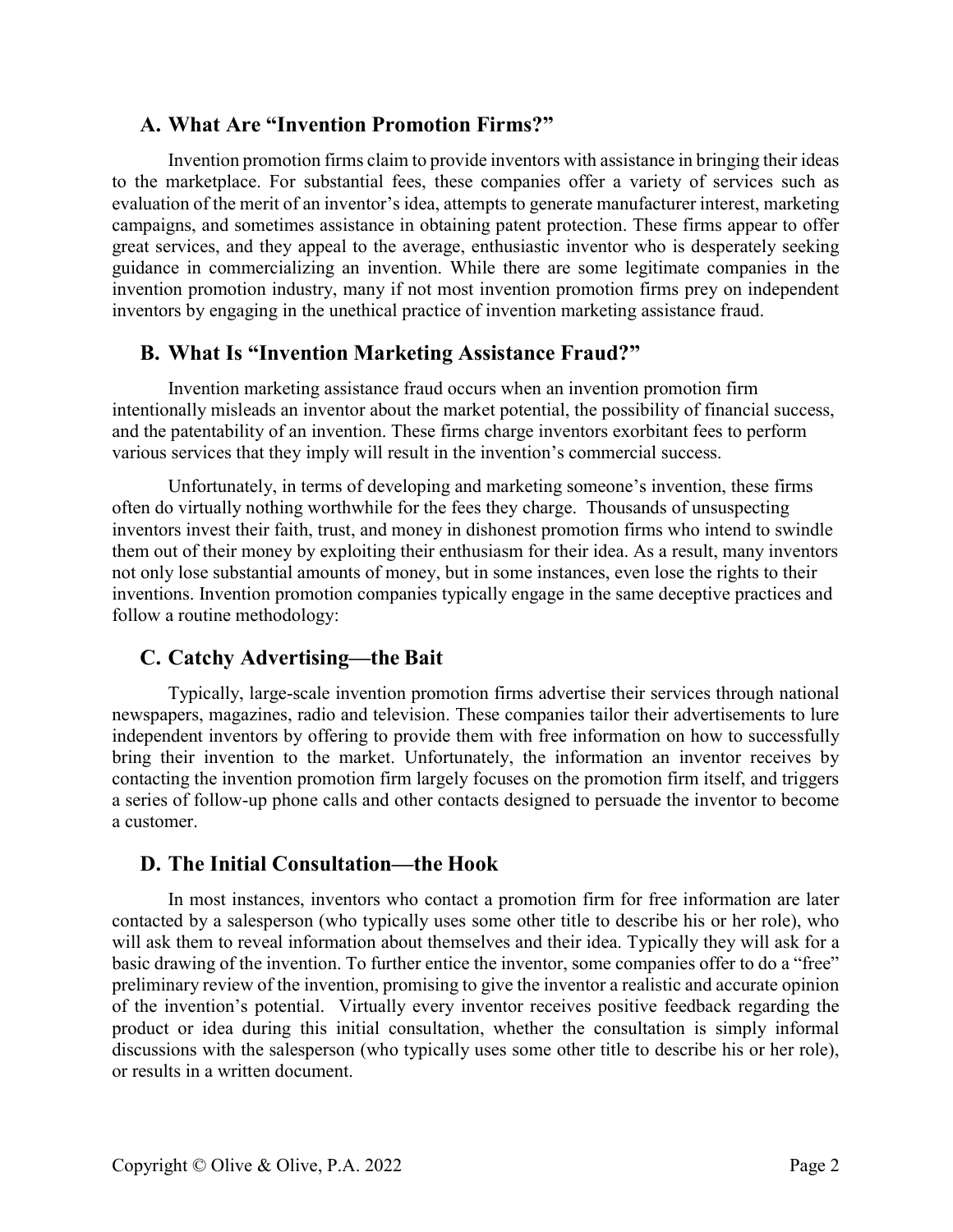#### E. The Market Report—Creating a Sense of False Hope

After the initial consultation, most invention promotion firms tell inventors that before the company can accurately advise them on the invention's marketability or even work on developing the invention, some type of market report or package must be compiled. These companies use a number of deceptive titles to characterize these reports such as "feasibility report," "new product report," "market analysis," "product analysis," "market evaluation," and "preliminary review." These reports are often 25-50 pages in length, although they vary by company. They often are hardbound, looking very impressive. They describe the idea or invention. They discuss uses and benefits, manufacturing or production considerations, proposed pricing and cost estimates, packaging considerations, distribution channels, target markets, and promotional possibilities. The reports allegedly project the marketability and commercial success of the product or idea, and they cost the inventor hundreds of dollars to prepare. Virtually all of these reports proclaim that the invention is marketable and the salesperson reassures each inventor that the invention will reap profits.

Unfortunately, these reports are disingenuous and have little merit. The reports contain general information about the marketplace and a brief description of the invention, which was of course provided by the inventor. Such reports are typically computer generated fill-in-the-blank documents. At specific locations, a computer program inserts the name of the inventor and the name of the invention. Lastly, the phony report is packaged in an attractive binder and submitted to the customer, giving a false sense as to the legitimacy of the company. Most likely no real independent research was conducted in regard to the invention. In a majority of cases, the inventions have little or no market potential. These reports are tools used by invention promotion companies to manipulate the sensibilities of a customer who is eager to develop an invention, and to dupe the inventor into entering a service contract with the firm.

# F. The Service Agreement

Based on the phony reports, the promotion firm will offer to enter into a written service or representation agreement with the inventor. The company agrees to develop and market the invention by acting as the inventor's exclusive marketing and licensing agent. In return, the inventor is required to pay thousands of dollars in upfront service fees, and is often required to agree that the company will receive a percentage of future royalties earned from the invention. But in actuality, very few ideas generate royalty revenue for promotions firms. The requirement for future royalties is included primarily to make the inventor believe that the company has faith in the idea, thus reinforcing the inventor's confidence that the company's marketing efforts surely will be successful, that commercialization will be successful, and that there will be future royalties. The reality is that the bulk of such promotion firms' revenue comes directly from the inventors' own payments. In a federal case in Pennsylvania, the court found that less than one percent of the defendant-promotion firm's revenues came from royalty income.

In order to evade government regulation, some of these firms now divide the work into two phases: the "evaluation" and the "marketing" phases. They claim that each phase is performed by a different company. The "evaluating" company collects a high fee but makes no marketing claims for itself—all its marketing claims relate to what the allegedly unaffiliated company can do. Do not be deceived, because in our experience and as government investigations have found time after time, these are often closely related companies, with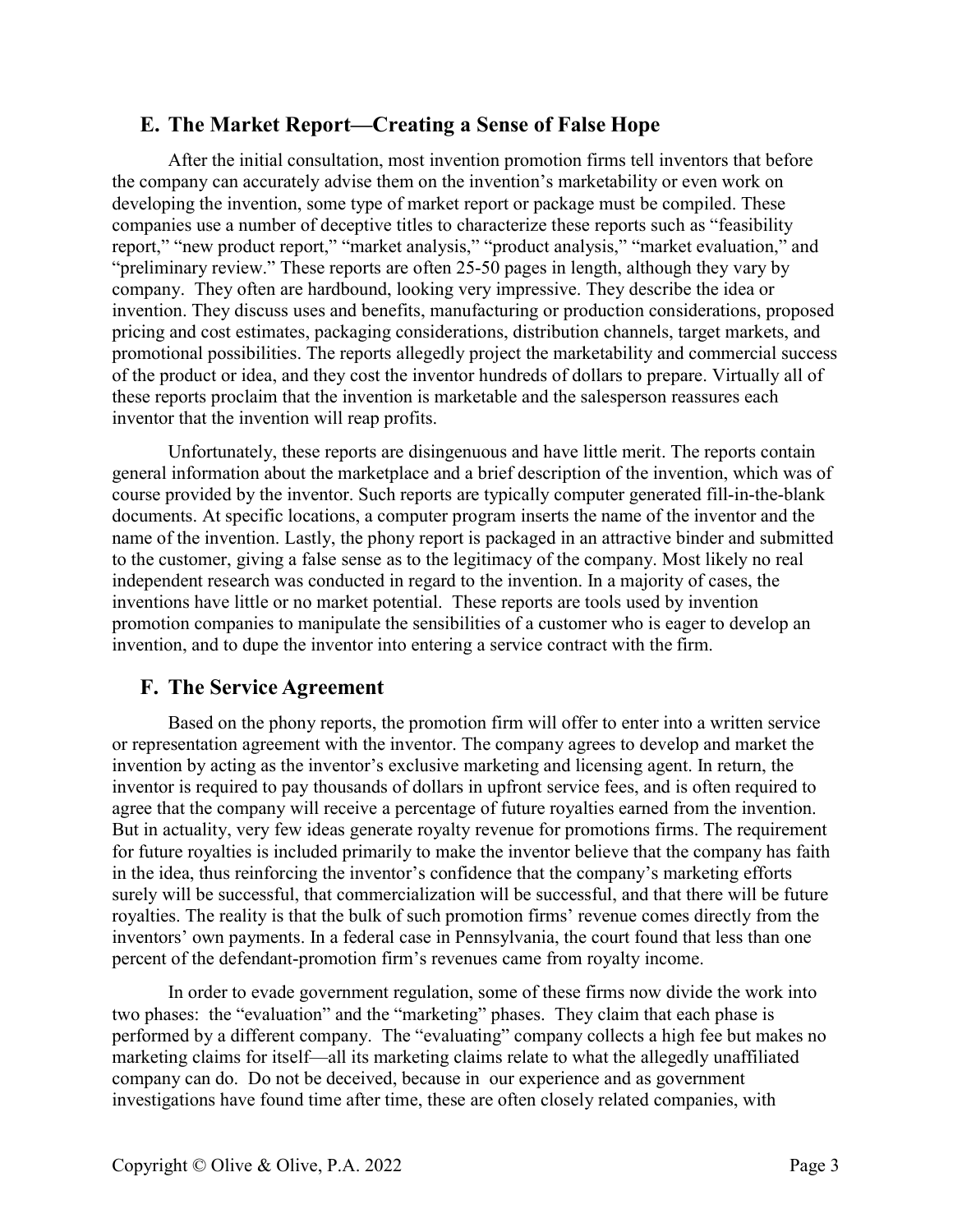overlapping ownership, all working to take your hard-earned money without giving any significant value.

# G. Lack of Promotional Efforts

Invention promotion firms typically do little of value in terms of promoting their clients' inventions. The focus of their promotional efforts typically is a mass-mailing to a list of manufacturers selected based on industry codes, using a form letter that varies little from invention to invention. Some of the promotion firms don't even bother to do the mailing themselves: they provide the inventor with postcards and form letters along with pre-addressed envelopes which the inventor must stuff and mail. The promotion firms usually make no attempt to follow-up with the manufacturers unless the manufacturers contact them, which is rare.

Some invention promotion firms tout their "trade show" activities. Typically, this involves including the client's invention as one page (or part of a page) in a large book, along with other inventions. If a manufacturer happens to stop by and page through the book, the invention might be seen. The chance of such contact resulting in a license is infinitesimal.

These fraudulent promotion companies have little desire or incentive to bring new inventions to the marketplace. Their primary goal is to collect money from inventors. Once the company receives the upfront fees, they move on to the next unsuspecting victim.

# H. Loss of Patent Rights

Another popular method many invention promotion firms use to attract inventors is to guarantee a patent for their ideas. So as to create a false sense of security with their clients, the companies who offer to obtain patent protection will promise to refund all fees paid to the company in the event the United States Patent and Trademark Office refuses to issue a patent for the invention. The tactic is so common that the United States Patent and Trademark Office lists it in the "Top Ten" warning signs of invention scams.

To avoid having to pay refunds, the firms can either continue attempts to prosecute patents, regardless of how meritless, or can file applications to obtain patents that are likely to be issued, but are worthless to the inventor—for example, a "design patent" that protects a particular shape of an invention in situations where the value (if any) of the invention lies in how it operates. Such design patents can easily be avoided by those who want to use the underlying idea.

Our firm has even seen an invention promotion company tell a client, in order to persuade the client that her invention had merit and value, that she merely needed to modify the appearance of her product slightly in order to obtain a patent, when in fact, the basic idea of the invention was clearly old and unpatentable. The suggested modification would have added nothing of value to the client and would only have helped line the pockets of the invention promotion company.

On the other hand, some invention promotion companies tell their clients that their ideas do not need to be patented, or leave the impression that it's fine to wait. A cardinal rule in patent law is that if an inventor describes the invention in a printed publication, uses the invention publicly or offers it for sale, the inventor must apply for a patent within one year. Otherwise, any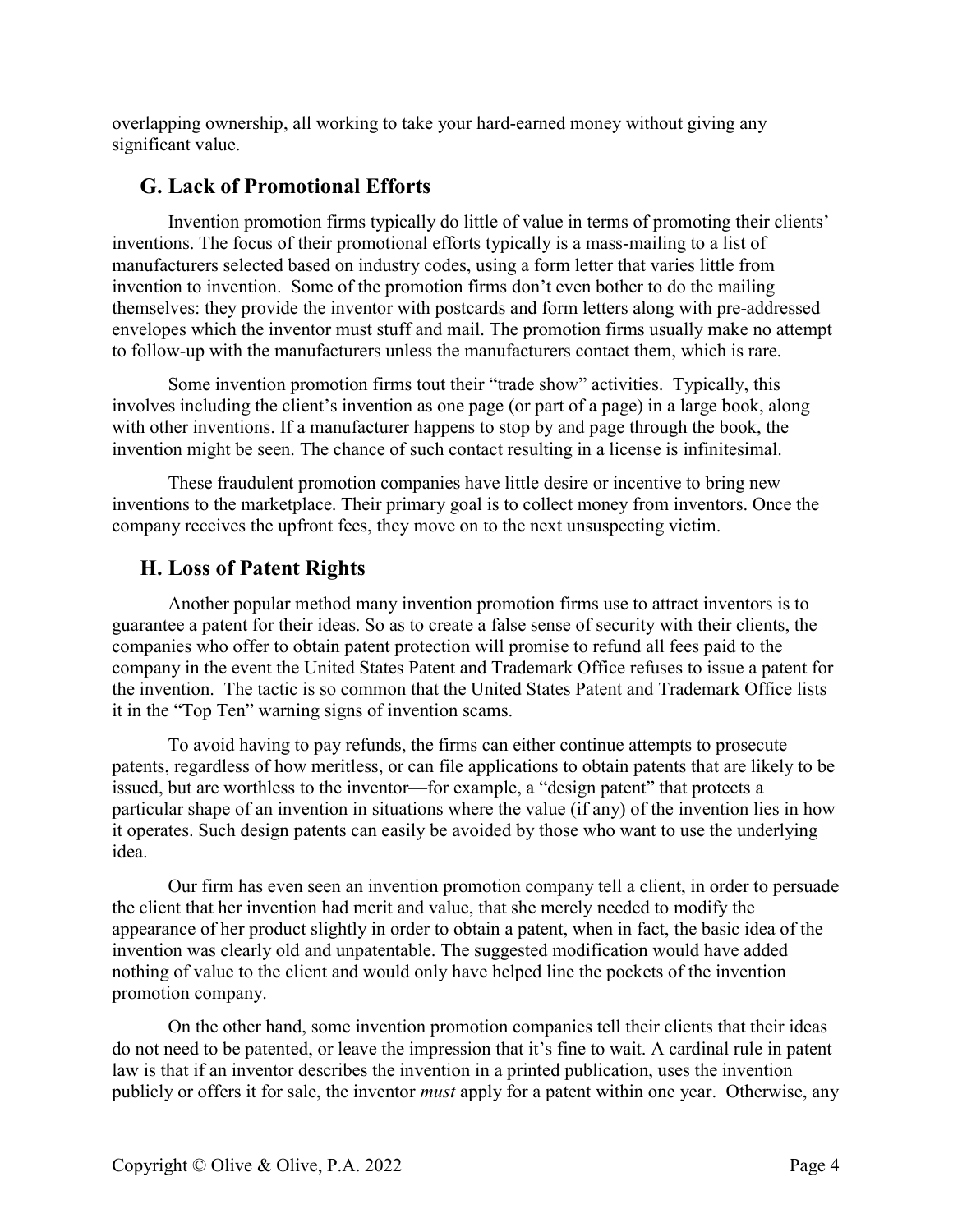right to a patent will be lost. The promotion companies are aware of this fact but some withhold that information from their clients or disguise it so that it is incomprehensible.

A common service contract with an invention promotion company lasts for two years. By the end of that time, the invention has probably been described in a printed publication (the form letters prepared by the invention promotion firm) and offered for sale (because the letters have been mailed). If a proper application hasn't already been filed, all potential patent rights in the disclosed invention have been lost.

# I. Do all Invention Promotion Firms Engage in Marketing Assistance Scams?

No, not all invention promotion companies practice marketing assistance fraud. However, the honest companies are few in number and are difficult to find. The promotion firms that engage in this unethical practice operate on a large-scale. They use the millions of dollars they swindle from clients to fund nationwide advertising campaigns. These campaigns are vital to the success of the companies because it is through catchy advertising via radio, television, magazines and newspapers that they are able to lure a majority of unsuspecting inventors.

Conversely, legitimate invention promotion firms are typically much smaller in size. They do not misrepresent or exaggerate an invention's market potential, and as a result, they represent a small number of inventors. Consequently, legitimate promotion firms often do not generate as much revenue as the fraudulent firms and cannot afford to participate in national ad campaigns.

# J. How Can I Protect Myself and My Invention?

Because thousands of inventors have fallen victim to the scams of unscrupulous invention promotion firms, the Federal Trade Commission has taken action. Since the early 1990s, the FTC has investigated the industry and has prosecuted many companies who have engaged in these unfair and deceptive practices. The FTC posts lists of the companies it has prosecuted, and those it is investigating. The Patent Office posts list of companies about whom it's recently received complaints. Links to those and other useful sites are posted at the end of this article.

Laws exist as well that require invention promotion firms to provide relevant information to their prospective customers. One of our firm's attorneys was instrumental in getting legislation passed in North Carolina to address this problem. The North Carolina Invention Development Services Act requires invention developers to provide the following information during the first meeting they have with a consumer or in the first written communication they have with their prospective client:

- The average fee they charged customers who signed contracts with them during the past six months;
- The total number of customers who signed contracts with them, and of those, the number who received more money as a result of the invention developer's work than they paid to the invention developer; and
- A warning that failure to properly protect patent, trademark and copyrights can result in loss of rights, and a disclosure that unless the invention developer is an attorney or a registered patent agent, then that person is not qualified to give advice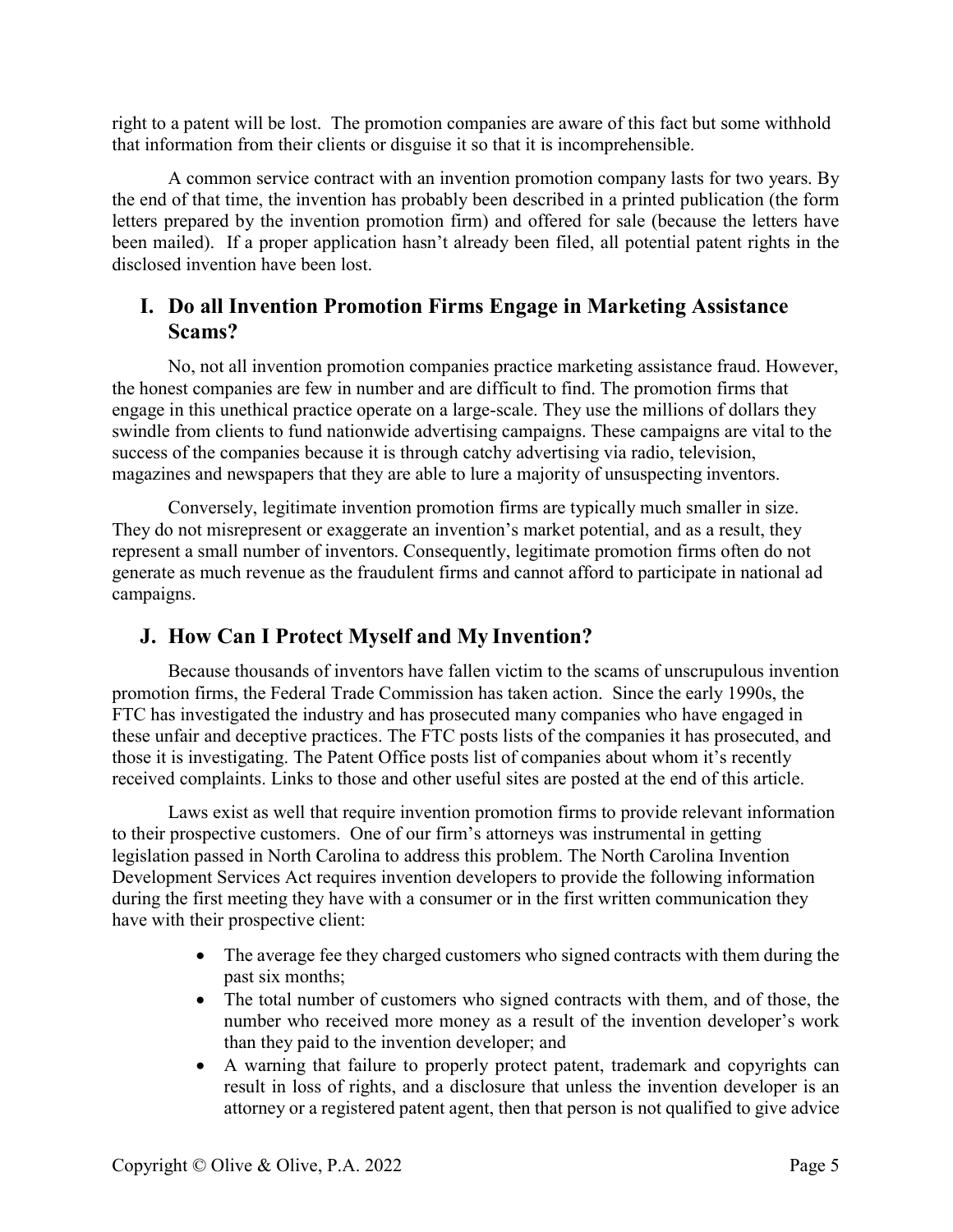#### about those rights.

The North Carolina law also requires similar, but even more specific, disclosures in any contract with an invention development firm, including a large warning on the cover page of the contract and numerous requirements as to the types of disclosures that must be made and the size of the type in which they must be made. In addition, invention development firms are required to post a bond in order to do business in North Carolina. And, when invention development firms violate the law, the inventor can cancel the contract and can sue and collect treble damages as a result of the dishonest activities.

Federal safeguards also are available. With the leadership of states like North Carolina and others, Congress finally enacted the American Inventors Protection Act (AIPA) to give additional Federal protection for inventors. The AIPA requires invention promotion firms to disclose the following information in writing before allowing inventors to enter into a contract for promotion services:

- The total number of inventions the company has evaluated in the last five years;
- Of those inventions, how many received positive evaluations and how many received negative evaluations;
- The total number of customers who have signed service contracts with the promotion company in the last five years;
- The total number of those customers who have received a net financial profit as a result of the promotion company's services; and
- The total number of customers who have been able to license their inventions to manufacturers.

The AIPA also gives inventors a right to sue promotion firms that engage in invention marketing assistance fraud resulting in financial harm to the inventor.

If you are interested in employing the services of an invention promotion firm, it is imperative that you do your research, know your rights, and ask the necessary questions so as to avoid significant loss of money, or permanent loss of rights to your invention. In fact, by visiting www.ftc.gov/search, you can conduct your own search of companies who have been investigated or fined by the Federal Trade Commission, by inputting search terms such as "invention" and looking at the results.

# K. For More Information

For additional information on how to protect yourself against invention marketing assistance fraud, you may want to visit the following websites:

- The Library of Congress's guide to finding business information: www.loc.gov/rr/business/guide/guide1/
- The FTC's blogpost on invention promotion services: https://www.consumer.ftc.gov/articles/invention-promotion-scams
- The Patent Office's article on complaints it has received against invention promotion firms, and how to file complaints: https://www.uspto.gov/patents/basics/using-legal-services/scamprevention/published-complaints/published